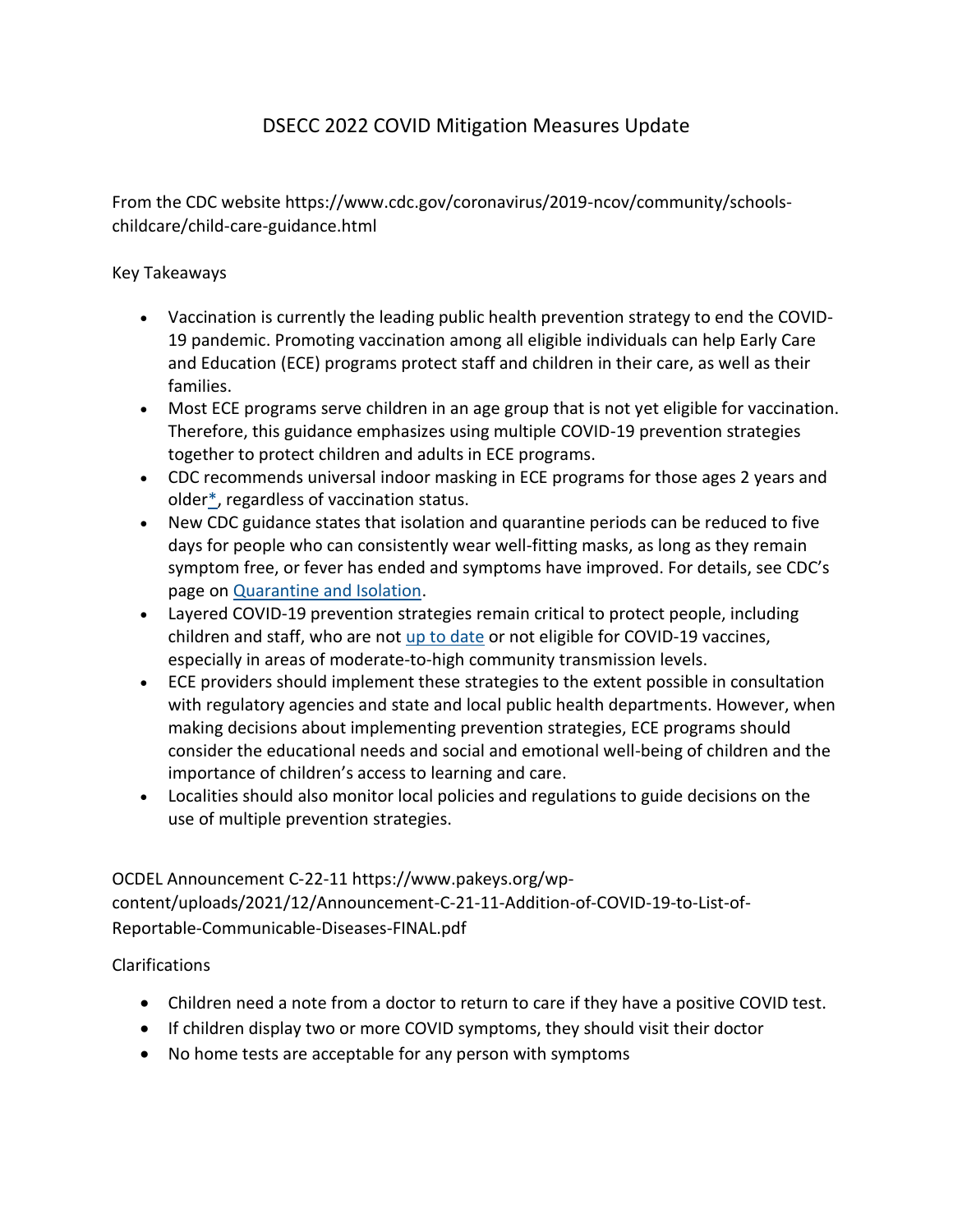What this means for us:

- We will continue to recommend vaccination of all eligible persons and provide additional PTO to any staff member who would like time off to become vaccinated before the end of the school year.
- We encourage all families to have their eligible children vaccinated following the child's doctor's advice.
- We will continue to mask
	- o All **children** age 2 and older will wear cloth or disposable masks. It is recommended that the mask be breathable, fit snugly and cover nose and chin. [https://www.cdc.gov/coronavirus/2019-ncov/prevent-getting-sick/about-face](https://www.cdc.gov/coronavirus/2019-ncov/prevent-getting-sick/about-face-coverings.html)[coverings.html](https://www.cdc.gov/coronavirus/2019-ncov/prevent-getting-sick/about-face-coverings.html)
	- o Exceptions can be made for individuals with diagnosed disabilities that prevent masking (below from CDC weblink from top of this page)
		- \*The following is a possible exception to the universal masking recommendation for everyone ages 2 and over in ECE settings:
			- A person who cannot wear a mask, or cannot safely wear a mask, because of a disability as defined by the Americans with Disabilities Act (ADA) (42 U.S.C. 12101 et seq.). Discuss the possibility of reasonable accommodation external icon with workers who are not up to date on COVID-19 vaccination who are unable to wear or have difficulty wearing certain types of masks because of a disability.
			- To facilitate learning and social and emotional development, consider having staff wear a clear mask or cloth mask with a clear panel when interacting with young children, children learning to read, or when interacting with people who rely on reading lips. Generally, vinyl and non-breathable materials are not recommended for masks. However, for ease of lip-reading, this is an exception to that general guidance.
- We will continue to require 10 day isolation for positive cases in **children** who are in our program. The rational is that children cannot consistently wear a well-fitting mask. We will require children to have a doctor's note to return after a positive COVID test.
- **Staff** members who test positive and are symptom free, may return to work after 5 days of isolation if they consistently wear a well-fitting N95, KN95 or KF94 mask while at work.
	- $\circ$  Any staff member who cannot correctly wear a well-fitting mask will be required to quarantine for 10 days. ADA exceptions do not apply to this masking requirement as it presents a clear danger to our enrolled children who cannot be vaccinated, however staff can be given work from home options such as training, planning time and paid release time if applicable.